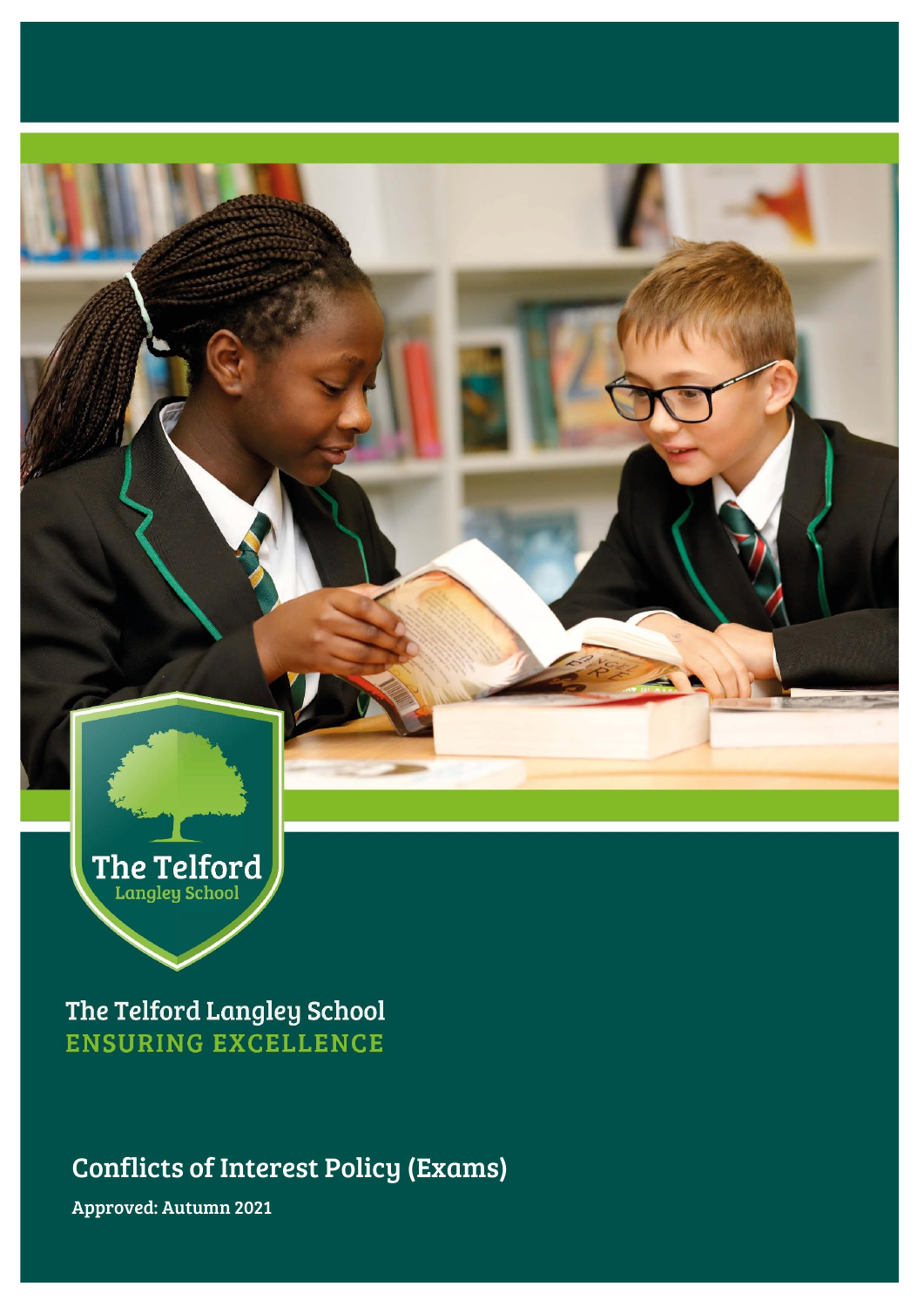# **Conflicts of Interest Policy (Exams)**

| <b>Policy Name:</b>                   | Conflicts of Interest Policy (Exams) |
|---------------------------------------|--------------------------------------|
| <b>Policy Owner:</b>                  | Mr Paul Hewitt, Deputy Headteacher   |
| <b>Last Reviewed:</b>                 | Autumn 2021                          |
| <b>Policy Approved \ Ratified by:</b> | <b>School Standards Committee</b>    |
| <b>Term Policy Approved:</b>          | Autumn 2021                          |
| <b>Next Review Due:</b>               | Autumn 2022                          |
| <b>Document Version:</b>              | 4.0                                  |

#### **Contents**

| 4. Roles, responsibilities and associated procedures to be followed in the event on an actual |  |
|-----------------------------------------------------------------------------------------------|--|
| 5. Handling potential conflicts of interest in specific areas and functions.  4               |  |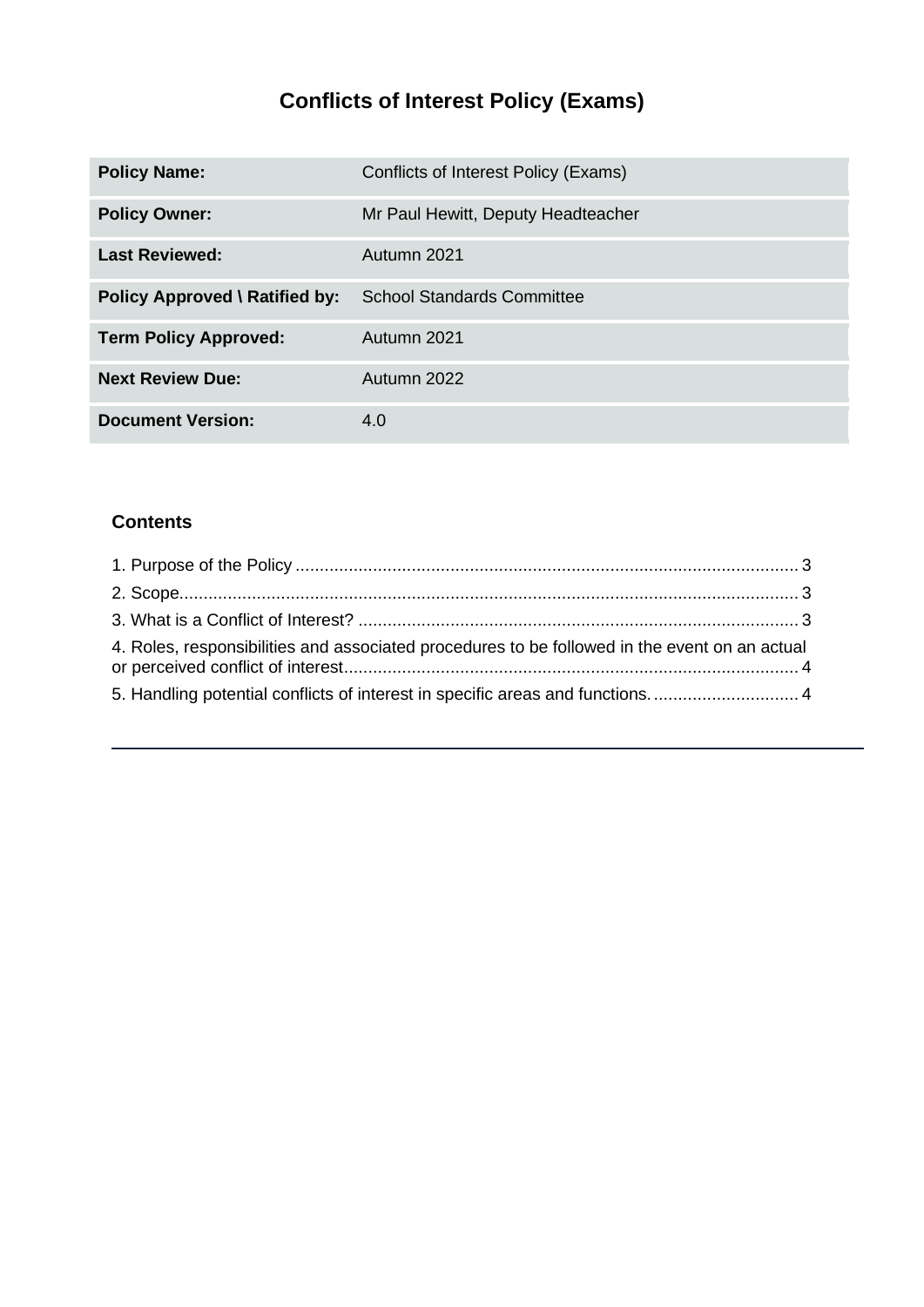## <span id="page-2-0"></span>**1. Purpose of the Policy**

The purpose of this policy is to provide guidance to staff and any other relevant individuals on handling possible conflicts of interest that may arise as a result of their roles as teachers, invigilators, and assessment/exam-related administrators. This policy applies to all staff or other individuals whenever they interact or potentially interact with any of the school assessment/exam related functions.

This policy:

- Defines what is meant by conflict of interest in these circumstances
- Describes the role of conflict of interest in the context of working for the school in an assessment/exam related function
- Sets out which conflicts can be managed and how they should be managed, and those which are considered unmanageable and therefore cannot be allowed.
- Illustrates potential conflict of interest situations, some of which are not obvious

The most important feature of the policy is the instruction that individuals should always disclose an activity if there is any doubt about whether it represents a conflict of interest.

The policy describes how and when such disclosures should be made, that is, as soon as potential or actual conflict is discovered. This should be done by completion of a report at the time (i.e. before activity is carried out). The policy describes the procedures that should be followed and how to handle potential conflicts of interest.

## <span id="page-2-1"></span>**2. Scope**

This policy applies to staff and other individuals who interact or potentially interact with the assessment- related work/examinations of the school. This includes individuals involved with all aspects of devising, setting, marking, administering, invigilating, internally verifying or any other activity connected with the assessment of candidates and associated supporting resources and services.

The individuals falling within the scope of this policy include full-time, part-time, prorate and support staff of the school and any associate staff including external examiners.

The content of the policy cannot cover every potential conflict and must be interpreted in the light of the particular circumstances of each conflict.

### <span id="page-2-2"></span>**3. What is a Conflict of Interest?**

A simple definition of conflict of interest is a situation in which an individual or organisation has competing interests or loyalties. Conflicts of interest can arise in a variety of circumstances, for example:

- An individual who personal interests conflict with his/her professional position
- An individual scheduled to assess, invigilate or internally verify the work of friends, relatives.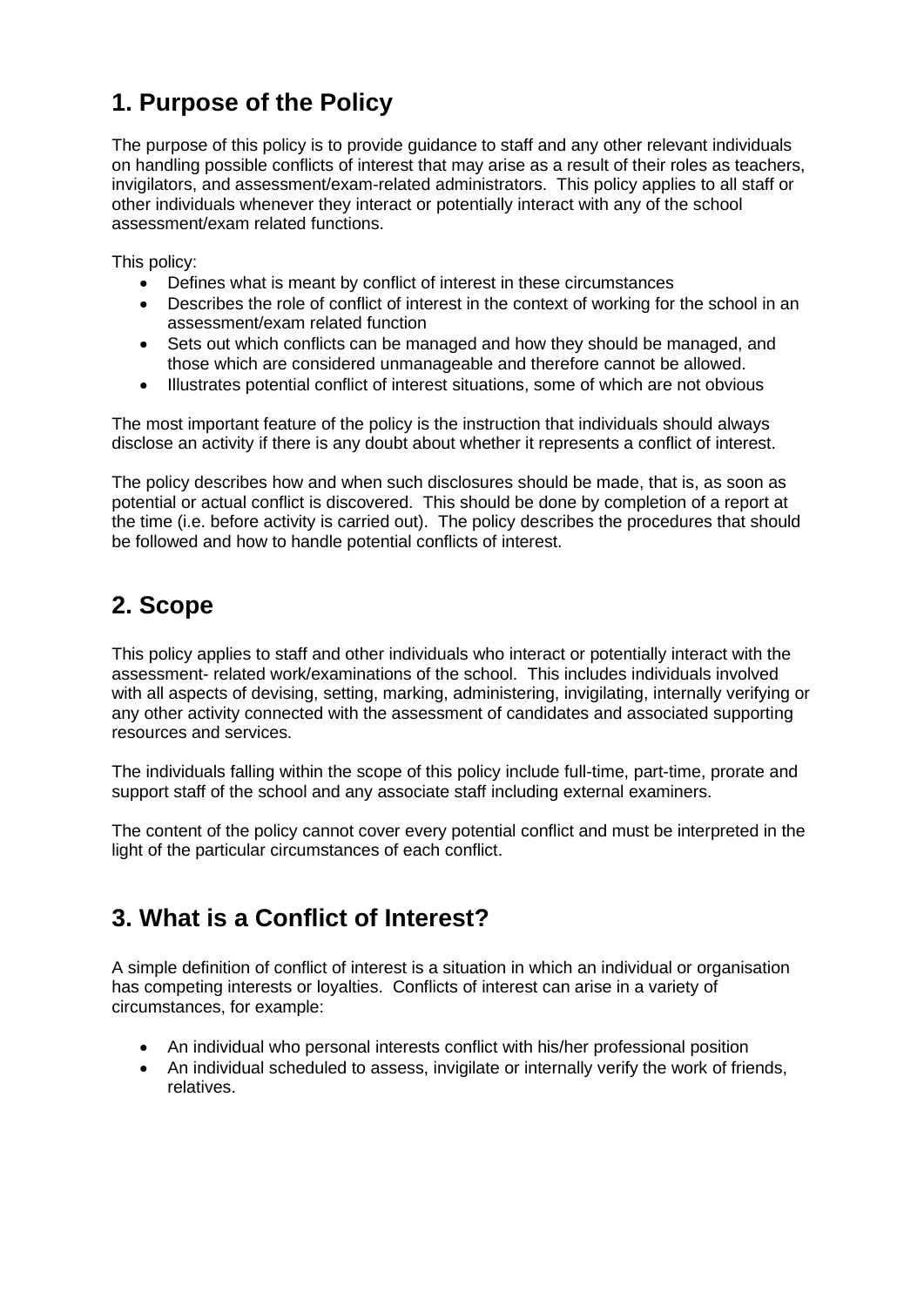#### <span id="page-3-0"></span>**4. Roles, responsibilities and associated procedures to be followed in the event on an actual or perceived conflict of interest**

All relevant staff have a responsibility to be aware of the potential for a conflict of interest. It is possible that staff working in any assessment/exam related role might encounter potential conflicts of interest from time to time.

Such situations must be carefully managed to ensure that any conflict of interest does not detrimentally impact on standards of, or public confidence in the schools educational provision

Staff can find themselves in potential conflicts of interest situations because they are not clear what the correct, auditable processes and procedures are.

- The Conflict of Interest policy is a requirement of the induction of all new teachers, invigilators and assessment/examination related support staff and staff asked annually of any potential conflicts of interest (As and when the situation arises, teachers, invigilators and support staff must notify the school of any students that are at the school who are family members, other relatives or close friends
- Any day-to-day concerns identified by an individual should be raised with their line manager
- Where there is a notified potential conflict of interest for an individual, the individual and line manager must document this carefully, together with those activities that must be avoided to prevent the school being brought into disrepute. A declaration of conflict of interest form should be signed by both the individual and the line manager, brought to the attention of the Deputy Head – Curriculum and Executive Headteacher, where documents will be retained for audit purposes
- Any concerns that the individual feels are urgent should be communicated immediately to the Deputy Head – Curriculum and Executive Headteacher and may be done so in confidence. It is an individual's right to raise concerns relating the conflict of interest directly with the Deputy Head – Curriculum or Executive Headteacher and to receive a response to their concerns.

#### <span id="page-3-1"></span>**5. Handling potential conflicts of interest in specific areas and functions.**

The following are examples of conflicts or potential conflicts of interest from different areas of the school. These notes are intended to be helpful to staff in making decisions that relate to potential conflict of interest situations in their day-to-day work.

- If a teaching member of staff is involved in any way with the development of a secure assessment for either internal or national use, he/she cannot make use of the knowledge of that assessment in any teaching or learning activity
- Teachers, invigilators and assessment/exam-related administrators do not take responsibility to ensure the security and confidentiality of all assessment documents including examination papers
- Learning and teaching materials are based on live examination of other assessment materials (although they can make use of past examination of other assessment materials)
- A member of staff is asked to assess, invigilate or internally verify the work of a student who is a family member, other relative or close friend